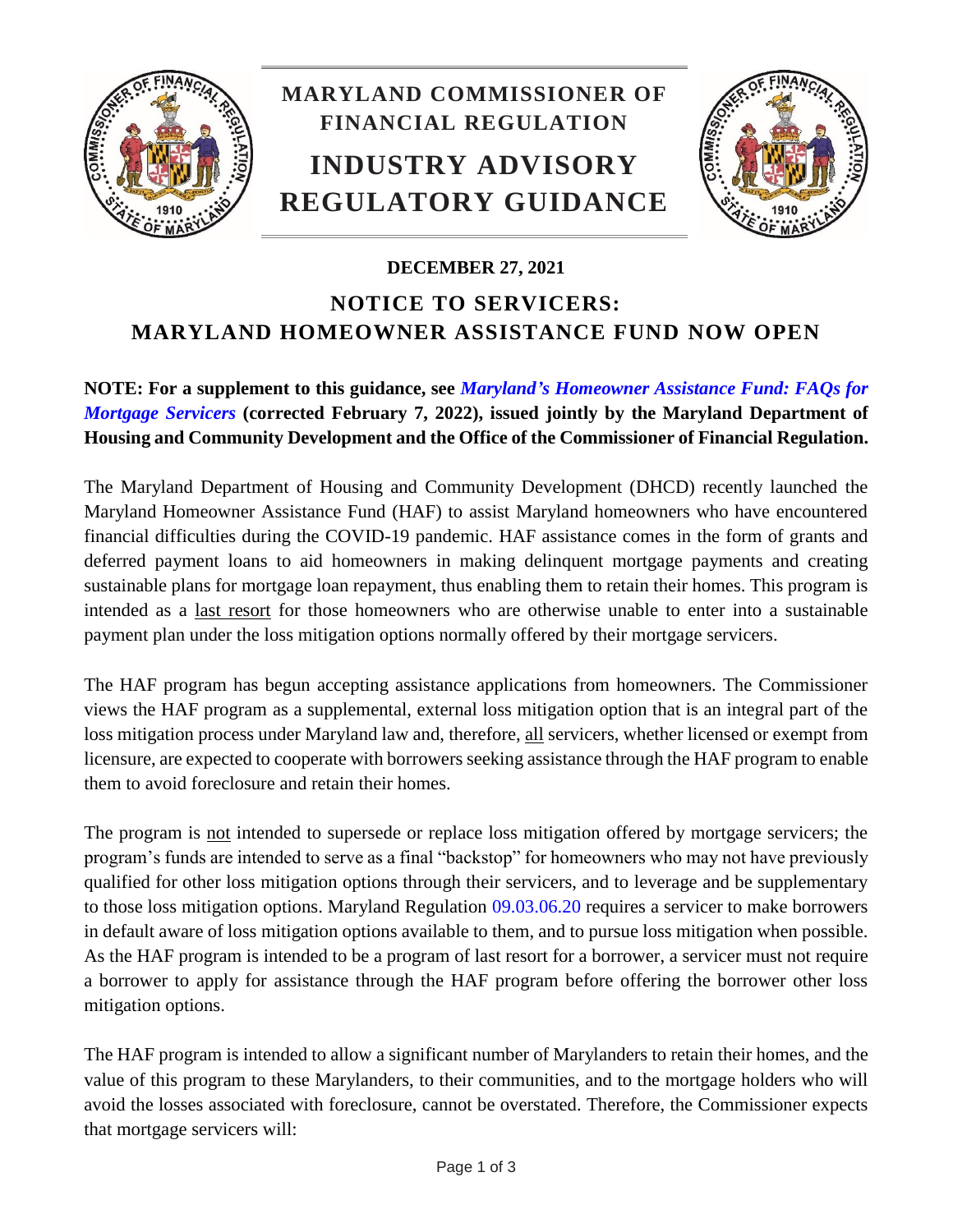- Make defaulted Maryland borrowers who have been denied other loss mitigation aware of the HAF program, and of the fact that they can submit an [application](https://dhcd.maryland.gov/Residents/Pages/HomeownerAssistanceFund.aspx) with DHCD;
- Reconsider any previous denials of loss mitigation, when appropriate, for borrowers who receive assistance through the HAF program; and
- To the greatest extent possible, delay the filing of foreclosure actions against Maryland homeowners, or the scheduling of foreclosure sales, so that borrowers have reasonable time to apply and be evaluated for assistance under the HAF program.

In implementing the foregoing, servicers should know that the Commissioner takes the position that the evaluation timing and dual tracking standards set forth in 12 CFR §1024.41 are considered applicable once a servicer receives notice that a borrower has applied for HAF. Servicers may consider fourteen days to be deemed a reasonable period of time for completion of a HAF application, and servicers must allow an additional reasonable period of time for a borrower to complete a loss mitigation application directly with them if HAF funds are approved contingent upon additional loss mitigation by the servicer. The following are some actions that should be avoided as they are deemed to violate relevant Maryland

laws and regulations:

- 1. Requiring a borrower to apply for HAF assistance before evaluating the borrower for other loss mitigation options;
- 2. Failing to reasonably and timely cooperate in the HAF application process after being notified by DHCD that a borrower has applied for assistance, unless the servicer received such notice 37 days or less before a scheduled foreclosure sale;
- 3. Failing to notify a borrower of the HAF program when notifying the borrower of a denial for loss mitigation;
- 4. Failing to wait fourteen days after notifying the borrower of a denial for loss mitigation before taking further steps in the foreclosure process;
- 5. Refusing to consider a new loss mitigation application if a borrower was previously denied loss mitigation but has subsequently been approved for HAF funds;
- 6. Filing a notice of intent to foreclose or an order to docket, or proceeding with a foreclosure sale if notified by DHCD more than 37 days before a foreclosure sale that the borrower has applied for HAF assistance (see below for additional information);
- 7. Refusing to accept HAF funds on behalf of a borrower if the servicer would otherwise accept such funds directly from the borrower.

Additionally, pursuant to Maryland's Mortgage Fraud Protection Act (Md. Code Ann., Real Property §7- 401 *et seq.*), any servicer, whether licensed or exempt from licensure, that refuses to cooperate in the HAF application process after DHCD notifies the servicer that the borrower applied for HAF funds, or refuses to accept HAF funds on behalf of the borrower to the extent such funds would have been accepted directly from the borrower, will be deemed to have knowingly made a misstatement, misrepresentation, or omission to the extent such servicer subsequently: (i) issues statements of the amount of the borrower's